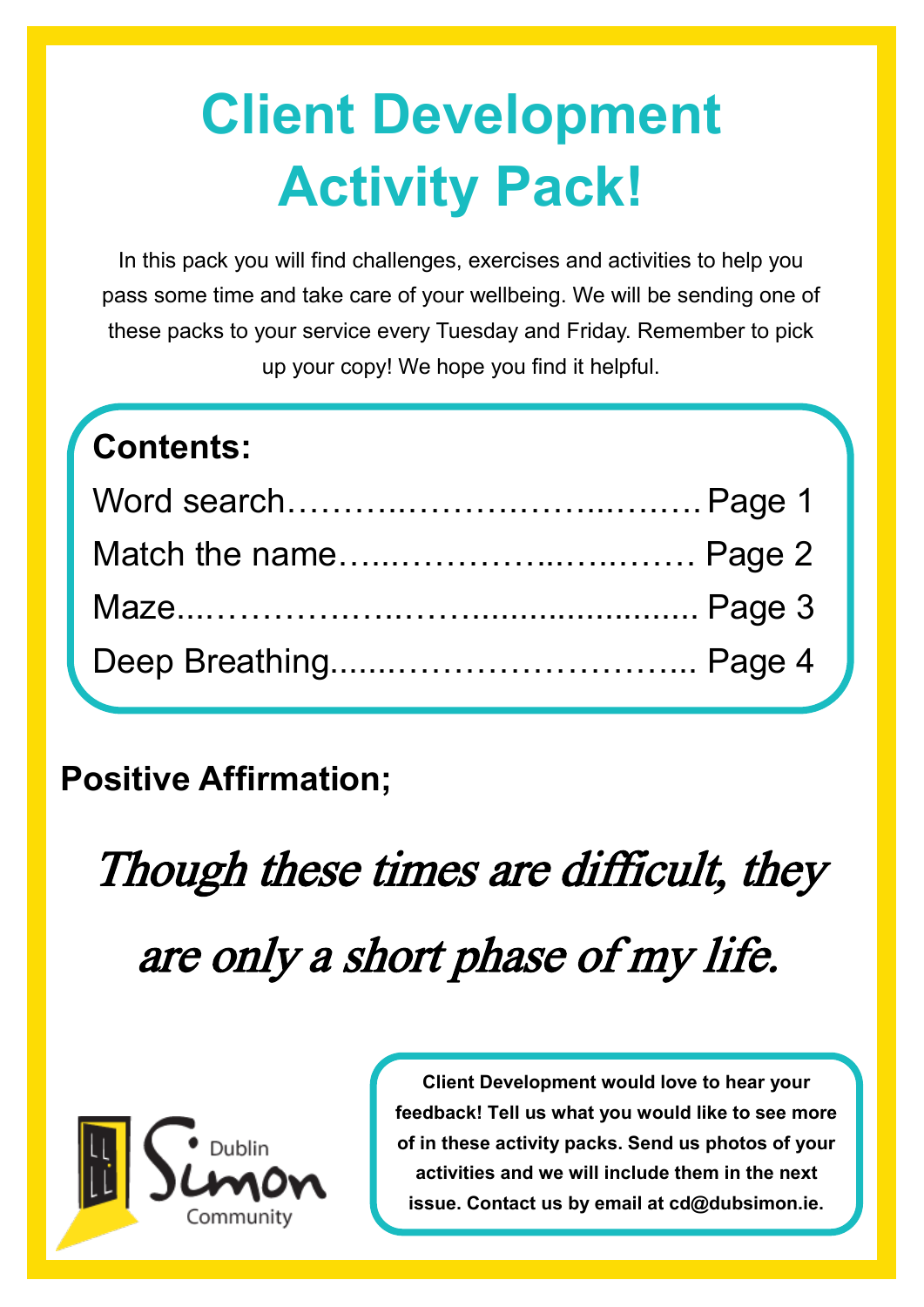## **Summer Word Search**

Find and cross out all the words listed below. The words may go horizontally, vertically, diagonally and backwards. Good luck!

| Z             | a                                  | $\mathbf e$           | $\mathbf e$  |             | k                   | m                      | S            | $\mathbf C$  | a            | S            | $\mathbf O$  | b           | $\boldsymbol{g}$ | Z            |
|---------------|------------------------------------|-----------------------|--------------|-------------|---------------------|------------------------|--------------|--------------|--------------|--------------|--------------|-------------|------------------|--------------|
| t             | İ                                  | $\boldsymbol{\Theta}$ | $\mathbf{I}$ | h           | $\mathbf O$         | U                      | h            | $\mathbf e$  | $\mathbf e$  | b            | $\mathbf e$  | a           | $\mathbf C$      | h            |
| S             | İ                                  | t                     | t            | U           | $\sf I$             | X                      | р            | S            | İ            | d            | y            | h           | k                | O            |
| X             | W                                  | W                     | S            | h           | Z                   | U                      | S            | O            | S            | r            | $\mathsf{r}$ | j           | q                | g            |
| e             | k                                  | X                     | a            | m           | n                   | a                      | g            | h            | p            | e            | $\mathsf{r}$ | X           | Z                | Z            |
| İ             | S                                  | $\mathbf e$           | $\mathbf C$  | h           | $\mathsf I$         | $\mathsf{l}$           | $\mathbf O$  | d            | p            | S            | p            | e           | y                | q            |
| $\mathbf C$   | k                                  | r                     | $\mathsf{d}$ | g           | S                   | W                      | i            | m            | S            | U            | i            | t           | b                | $\mathsf{r}$ |
| $\mathbf e$   | t                                  | $\mathsf{d}$          | n            | t           | $\mathbf e$         | m                      | q            | h            | t            | f            | W            | C           | $\mathsf I$      | S            |
| $\mathbf C$   | Z                                  | U                     | a            | r           | y                   | a                      | $\mathsf{d}$ | İ            | $\mathsf{l}$ | O            | h            | $\mathbf C$ | $\mathsf{l}$     | $\mathsf{r}$ |
| $\mathsf{r}$  | S                                  | n                     | S            | S           | t                   | S                      | O            | a            | $\mathbf C$  | g            | İ            | m           | b                | $\mathbf e$  |
| e             | t                                  | h                     | $\mathsf C$  | t           | Z                   | h                      | d            | f            | f            | n            | a            | V           | S                | W            |
| a             | g                                  | a                     | İ            | m           | $\mathbf O$         | j                      |              | $\mathsf{V}$ | $\mathbf C$  | a            | t            | $\mathbf O$ | İ                | O            |
| m             | h                                  | t                     | U            | $\mathbf O$ | İ                   | t                      | $\mathsf{r}$ | İ            | r            | y            | b            | f           | X                | I            |
| Z             | $\mathbf C$                        | $\mathbf O$           | y            | m           | g                   | r                      | р            | k            | $\mathbf O$  | $\mathsf{V}$ | U            | U           | I                | f            |
| İ             | y                                  | q                     | t            | e           | i                   | t                      | е            | е            | Z            | X            | $\mathbf g$  |             | $\mathbf e$      |              |
|               | swimsuit showers<br>holiday<br>hot |                       |              |             |                     |                        |              |              |              |              |              |             |                  |              |
| beach         |                                    |                       |              |             |                     |                        |              |              |              |              |              |             |                  |              |
| sunglasses    |                                    |                       |              |             |                     | sandcastle<br>popsicle |              |              |              | hat          |              |             |                  |              |
| picnic<br>tan |                                    |                       |              |             | berries<br>icecream |                        |              |              | flowers      |              |              |             |                  |              |
|               |                                    | Dublin                |              |             |                     |                        |              |              |              |              |              |             |                  |              |
|               |                                    |                       |              |             |                     |                        |              |              |              |              |              |             |                  |              |

Community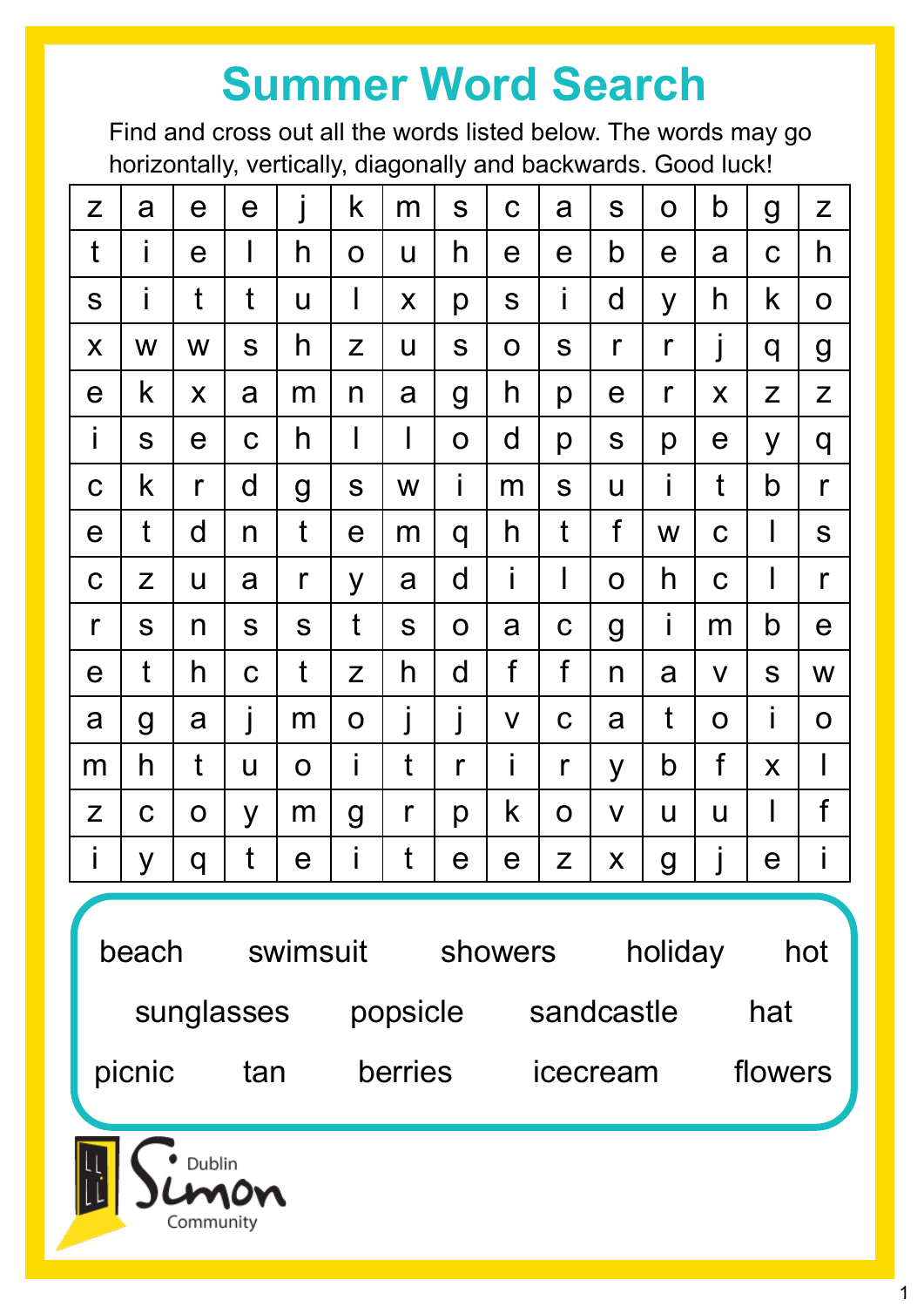### **Match the name of the capital city with the country!**

| <b>Denmark</b>   |
|------------------|
| <b>Australia</b> |
| Canada           |
| Norway           |
| Poland           |
| Portugal         |
| Switzerland      |
| <b>Turkey</b>    |
| Peru             |
| Hungary          |
| Finland          |
| <b>Bulgaria</b>  |

Austria



Helsinki

**Warsaw** 

Bern

Ankara

Lisbon

**Ottawa** 

Canberra

**Oslo** 

Budapest

Copenhagan

Lima

Vienna

Sofia

This activity was sent in to us by one of our readers; Ed. Thanks Ed for the brilliant suggestion! If you have any ideas for worksheets you would like to see included please contact us at cd@dubsimon.ie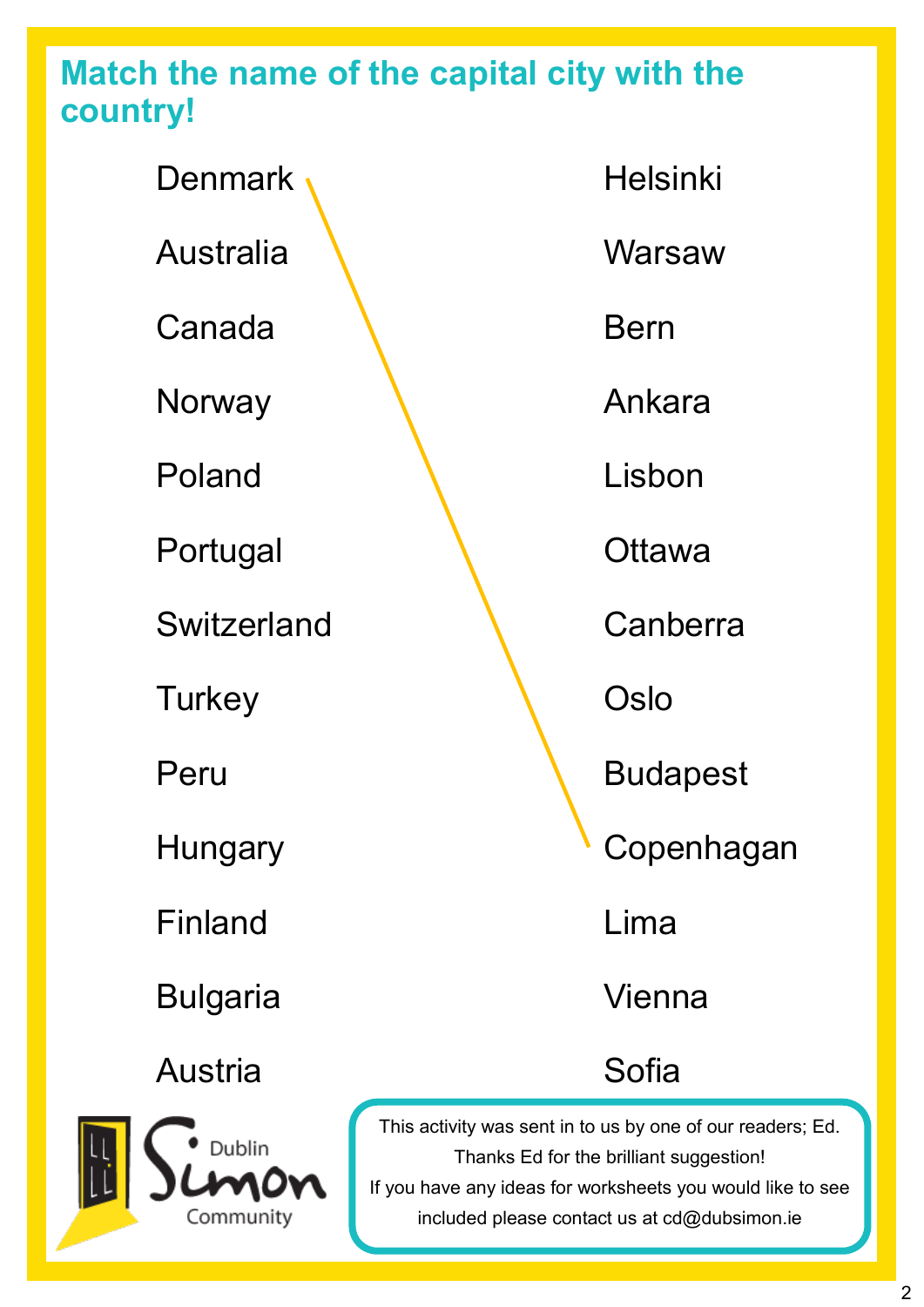## **Maze**

Start at the top of the maze where there is a gap. Use a pencil to draw a path through the maze to reach the opening at the centre of the maze.